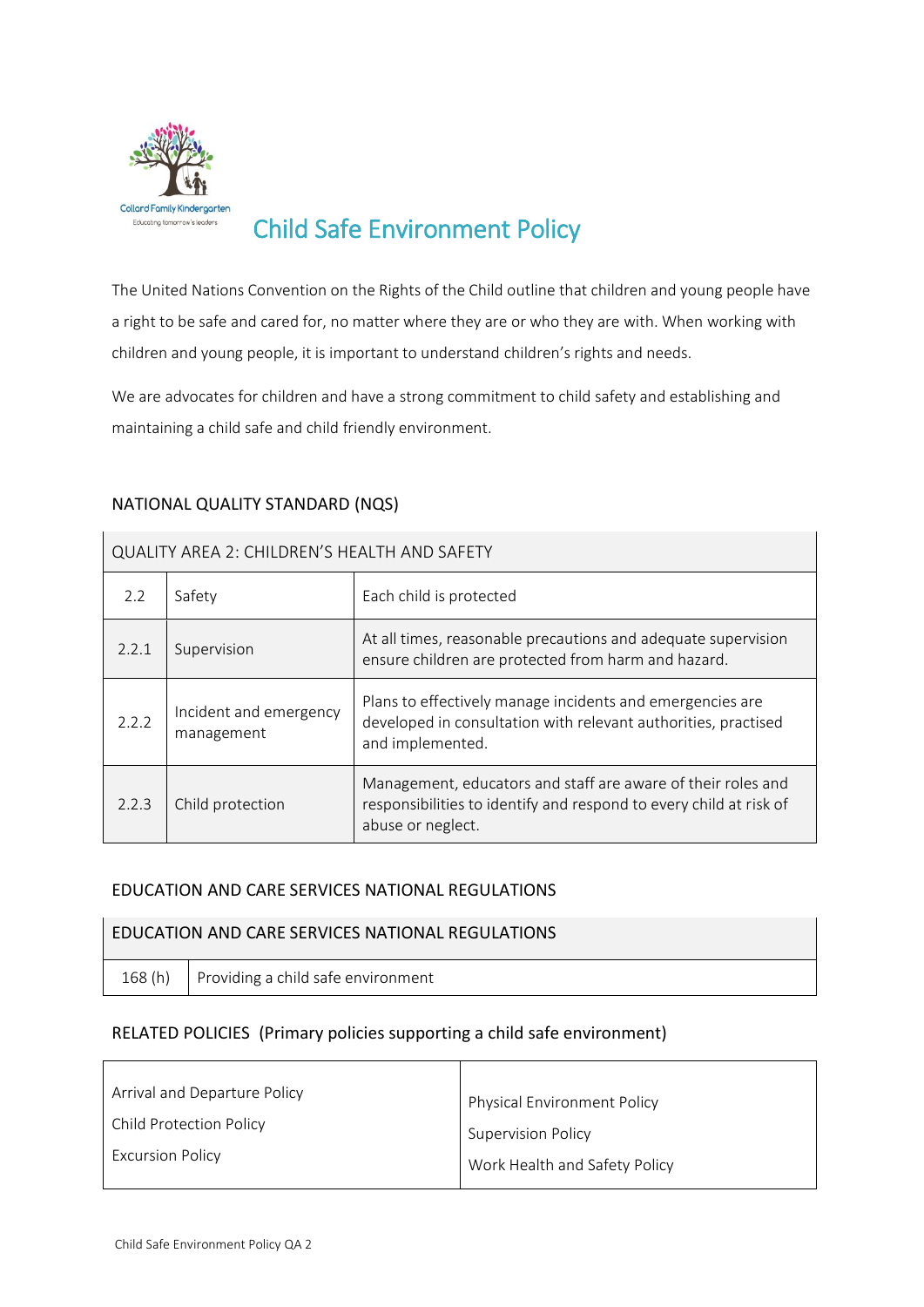| Health and Safety Policy |  |
|--------------------------|--|
|                          |  |
|                          |  |
|                          |  |
|                          |  |

## PURPOSE

Our Service has a legal and ethical responsibility to provide a safe and friendly environment where all children are respected, valued and encouraged to reach their full potential. We aim to take all practical steps to protect children from harm, ensuring a healthy and safe environment.

## SCOPE

This policy applies to children, families, staff, management and visitors of the Service.

### IMPLEMENTATION

The National Law requires management to ensure all children being educated and cared for are adequately supervised and every reasonable precaution is taken to protect children from harm and any hazard likely to cause injury. Our focus is to build a child safe environment which is reflected in our Service policies and procedures and understood and practiced by Educators and Staff.

## SAFETY CHECKLISTS

Regular safety checks maintain basic standards of safety within our Service. Educators will complete the following daily checklists to assist and record inspections of the physical environment where foreseeable risks may be evident and cause harm or injury to a child:

Every morning our educators complete an indoor safety checklist & outdoor safety checklist.

Any findings that require attention will be either dealt with immediately or submitted into the maintenance book depending on priority.

[Primary policy – Health and Safety Policy]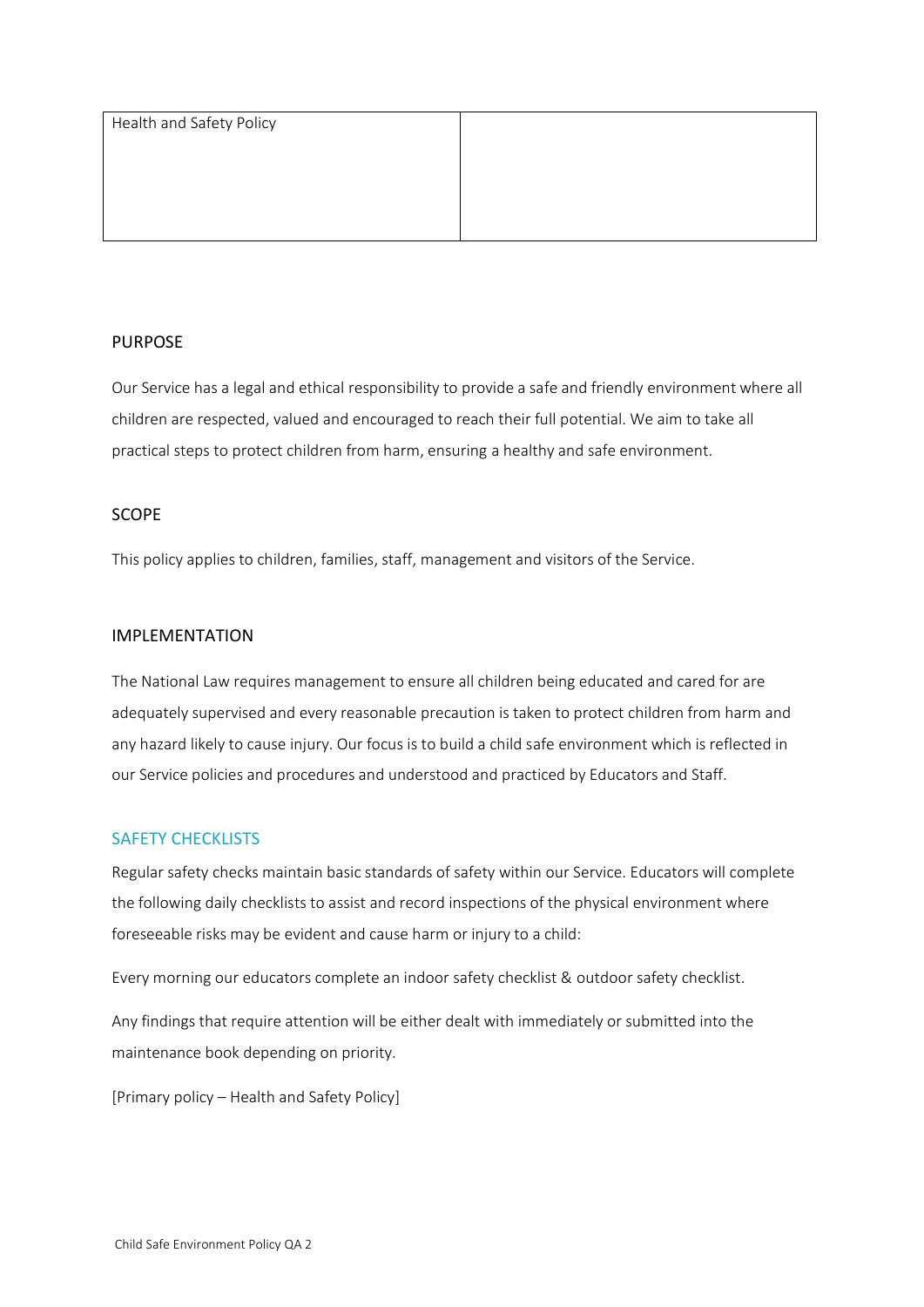## STORAGE OF HAZARDOUS SUBSTANCES

We reduce the risk of harm to children and educators by using eco-friendly products. Our Service will endeavour to provide a safe environment where necessary chemical and hazardous equipment are safely stored away from children and handled appropriately.

Management and Educators will keep a register of hazardous chemicals used at the Service, including Safety Data Sheets.

To maintain a safe environment for children, the following audits and checklists are conducted: Primary policy – Safe Storage of Hazardous Chemicals Policy

#### EQUIPTMENT, FURNITURE & MAINTENTANCE RECORD

There are several factors that can contribute to a hazard, such as a deprived program, insufficient supervision and dilapidated equipment. To ensure a child safe environment free from hazards, we have implemented practices and continue to monitor Service policies and procedures that uphold Australian Safety Standards.

The premises and all equipment and furniture used within the Service are audited to ensure all aspects are safe, clean and in good repair. We understand that hazards are specific to developmental stages; Educators are aware that toys and equipment need to be checked to ensure they are safe and developmentally appropriate for children. Regular checks occur within the Service to ensure that all toys, furniture and equipment are in good condition and working order. These checks include:

[Include all equipment and maintenance records used within your Service. Maintenance Record, toys register, toy cleaning register etc]

[Primary policy – Nursery Furniture and Equipment Safety Policy]

#### RISK ASSESSMENT & RISK ASSESSMENT TOOL

It is a legislative requirement that Management and Educators implement a risk management system where they identify and manage hazards within the workplace to ensure a child safe environment. The key principles of risk management include:

- 1. Identifying all hazards in the workplace
- 2. Assess the risk of each hazard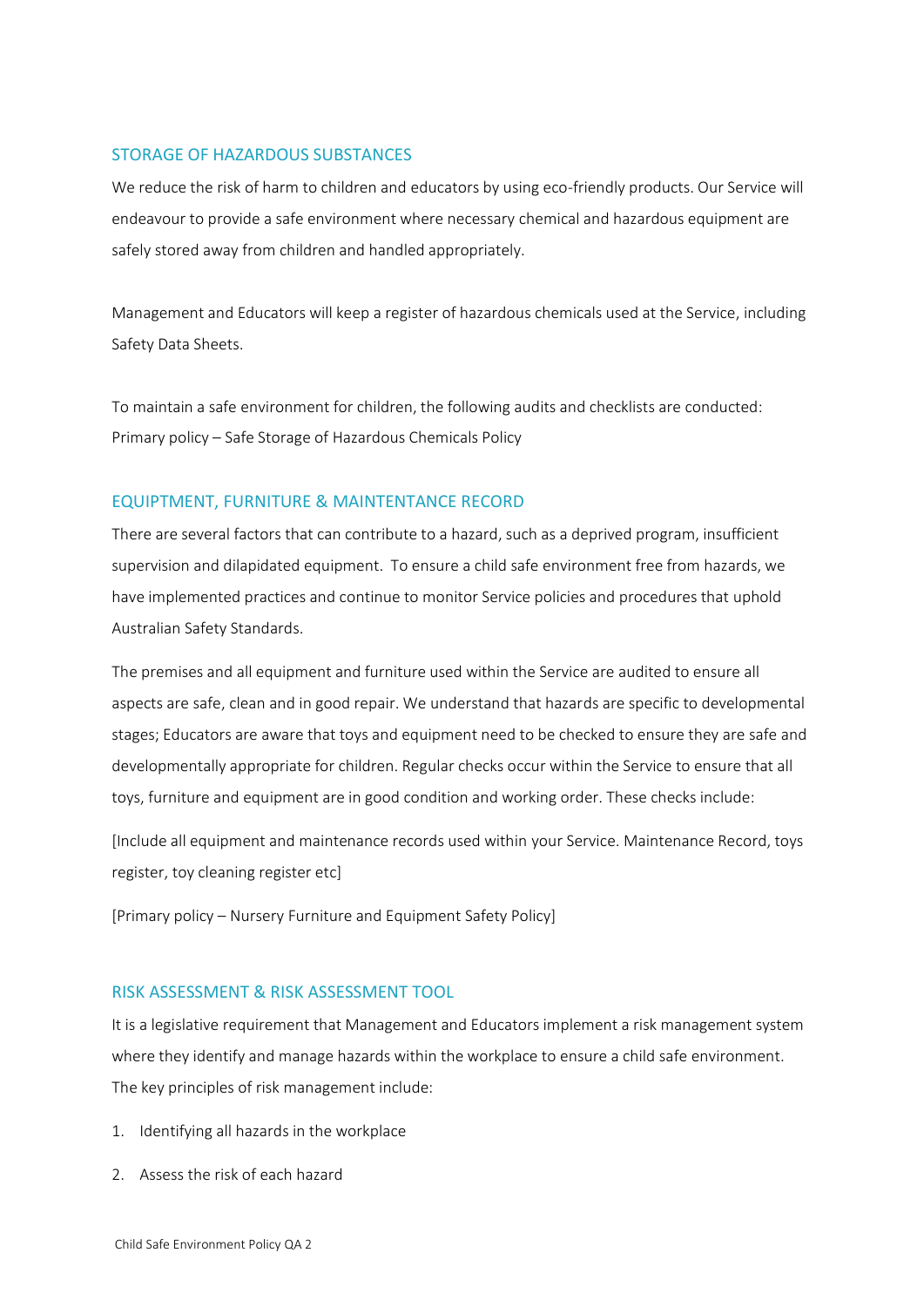#### 3. Control or manage the risk

4. Monitor and improve safety

It is the responsibility of all staff and educators at the Service to complete a risk assessment where children's safety may be jeopardised and when organising an excursion/incursion. Common hazards within the Service which may require a risk assessment include:

- Cross-Infection and Infectious Disease
- Building and Equipment (including storage)
- Inadequate space for conducting activities and experiences
- Hazardous Chemicals
- Electrical appliances
- Food preparation and Storage
- Environmental influences such as shade, noise etc
- Fire equipment
- Pets and/or animals
- Inadequate supervision of children
- Children's activities and experiences
- Work Health and Safety such as manual handling
- Non-Compliance risk
- Hot drinks

To maintain a child safe environment, we will adhere to Service policies and procedures and conduct the following checklist and audits:

Primary policy – Incident, Illness, Accident, and Trauma Policy review every 2 years or as needed

### WORKING WITH CHILDREN CHECK

Working in conjunction with the Child Protection Act and National Regulations, the safety, welfare and wellbeing of children is paramount within our Service and Community. A Working with Children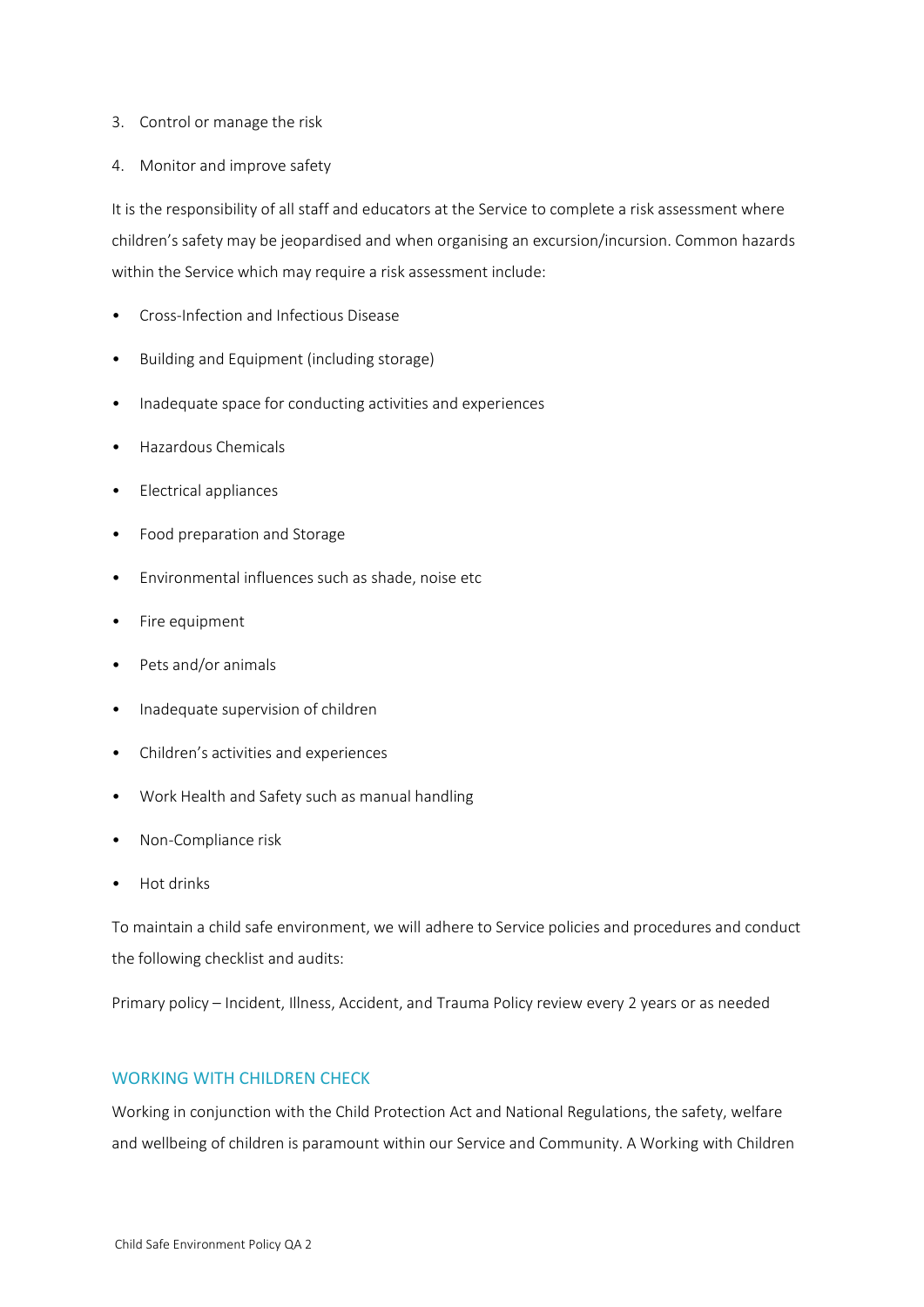Check (WWCC) is a requirement for people who work in child-related work. It involves a national criminal history check and a review of findings of workplace misconduct.

The result of a Working with Children Check is either a clearance to work with children and is valid for five years, or a bar against working with children. Cleared applicants are subject to ongoing monitoring and relevant new records may lead to the clearance being revoked.

Management is responsible for the periodic review and maintenance of up to date records of employees' Working with Children Check, including the Working with Children Check number and the date on which each clearance expires. Once an employee provides their WWCC clearance, management will verify the clearance to ensure that is it valid and current. The WWCC will be placed in the individual's file and continue to be updated as required.

[Primary policy - Staffing Arrangements Policy]

## CHILD PROTECTION

Children and young people always have a right to be safe and protected. All educators and management have a legal and moral duty to protect from harm. It is essential when working with children to be aware of indicators of harm and be able to recognise and report concerns regarding suspected harm or protection concerns. Staff are given information and training about child protection law and any obligations they have under that law.

To comply with legislation and provide a child safe environment, educators will keep up to date with child protection requirements; this includes adhering to the Child Protection Policy, updating Child Protection Training as required, and completing the Child Protection Assessment on an annual basis.

[Primary policy – Child Protection Policy]

#### ARRIVAL AND DEPARTURE AUTHORISATION

National Regulations require our Service to keep a record of children and visitor's arrival and departures, with the signatures of the person responsible for verifying the accuracy of the record and the identity of the person collecting the child.

Educators will work in collaboration with our Arrival and Departure Policy and Student and Visitors Policy to ensure children feel safe and secure. To ensure children's safety, Educators have a clear understanding of their legal obligation to check identification when a person is picking up a child. To maintain compliance, parents and educators will complete an online enrolment form, which they can